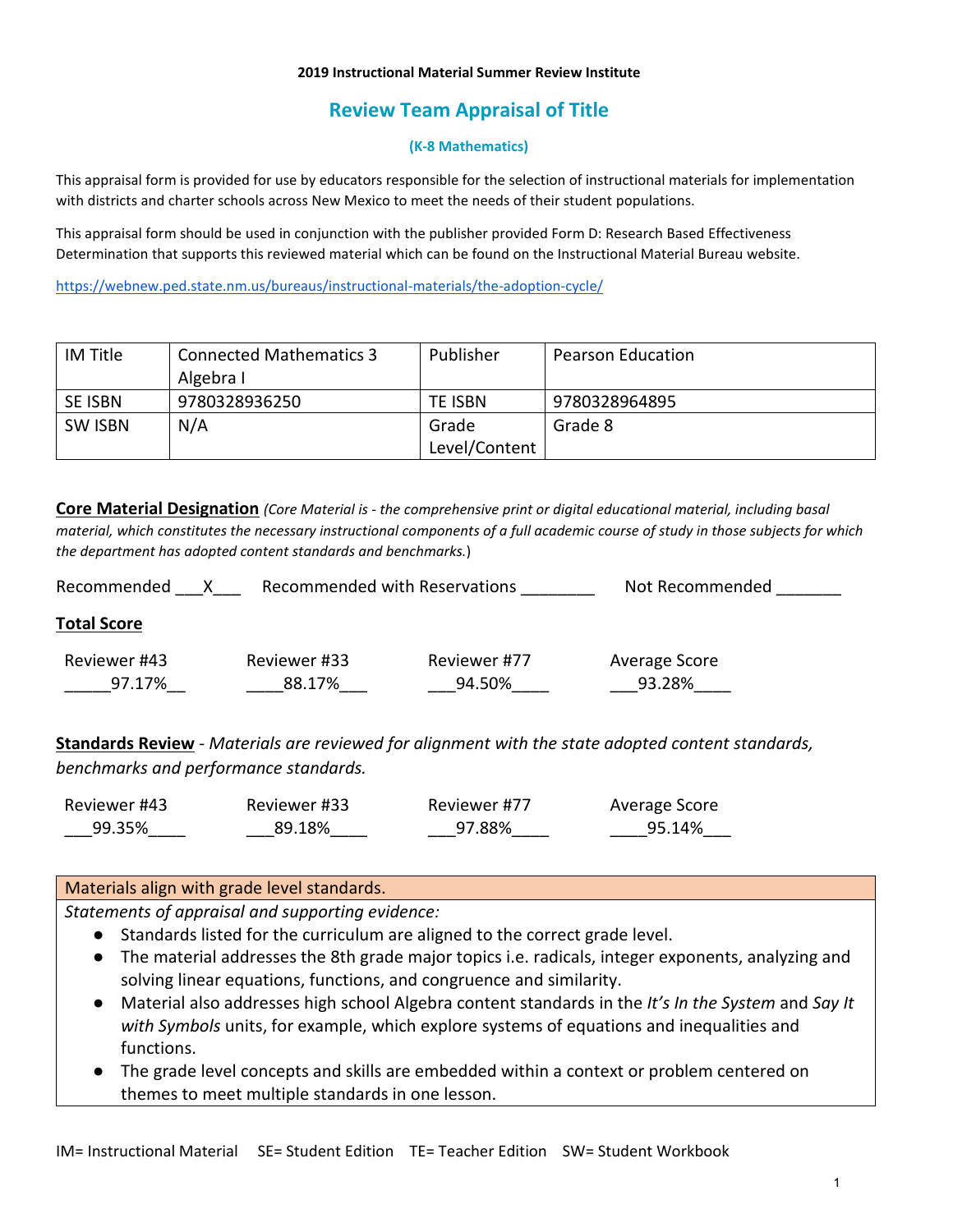| • Students demonstrate their proficiency of the standards through multiple learning tasks and real-                                                     |  |  |  |
|---------------------------------------------------------------------------------------------------------------------------------------------------------|--|--|--|
| world application that requires higher-level thinking, reasoning, and problem solving.                                                                  |  |  |  |
| Materials align to standards of mathematical practice.                                                                                                  |  |  |  |
| Statements of appraisal and supporting evidence:                                                                                                        |  |  |  |
| In teacher and student editions, the activities specifically address Math Practices to enhance<br>students' metacognition.                              |  |  |  |
| Throughout the lessons in each unit, activities denote opportunities for students to use the                                                            |  |  |  |
| practices to build on and connect to prior knowledge in order to build deeper understandings and                                                        |  |  |  |
| insights.                                                                                                                                               |  |  |  |
| Materials provide a sequence of rich tasks providing opportunities for students to discuss, make<br>$\bullet$                                           |  |  |  |
| conjectures, validate, generalize, extend, connect, and communicate with their peers.                                                                   |  |  |  |
| Materials show aspects of rigor.                                                                                                                        |  |  |  |
| Statements of appraisal and supporting evidence:                                                                                                        |  |  |  |
| Students demonstrate their conceptual understanding of key mathematical concepts by<br>$\bullet$                                                        |  |  |  |
| completing hands-on activities and real-world math problems while constructing viable                                                                   |  |  |  |
| arguments to discuss and solve problems.                                                                                                                |  |  |  |
| Students apply concepts and skills recursively to practice procedural skills and fluency and<br>connect to ideas that students have learned previously. |  |  |  |
| Students spend ample time working with engaging applications of the mathematics without losing                                                          |  |  |  |

focus on the standards of that grade.

**Math Content Review** - *Materials are reviewed for relevant criteria pertaining to the support for teachers and students in the specific reviewed content area.*

| Reviewer #43 | Reviewer #33 | Reviewer #77 | Average Score |
|--------------|--------------|--------------|---------------|
| 85.71%       | 78.57%       | 71.43%       | 78.57%        |

Materials are consistent with grade level content, supporting the intent of the delivery and understanding of mathematics.

*Statements of appraisal and supporting evidence:*

- Materials provide full explanations and examples of mathematical concepts so that teachers can improve their own knowledge of the content.
- Materials contain the focus question and problem description that explains the focus and loosely connects it to prior knowledge from previous lessons and sometimes previous grades.
- Materials provide questions and limited insight to student thinking with suggestions on how to scaffold lessons by reminding students of concepts/skills they have previously learned.

## Materials support student learning of mathematics.

*Statements of appraisal and supporting evidence:*

- Materials teach students vocabulary but do not explicitly instruct the teacher or the students to use correct vocabulary.
- Materials provide lab sheets, teaching aids, guiding questions, and digital content such as diagrams and virtual manipulatives to provide support for arguments and explanations that strengthen student learning.
- Materials provide guiding questions that encourage some discourse. "A Guide to Connected Mathematics 3" provides strategies, but they are not listed throughout the teacher's manuals or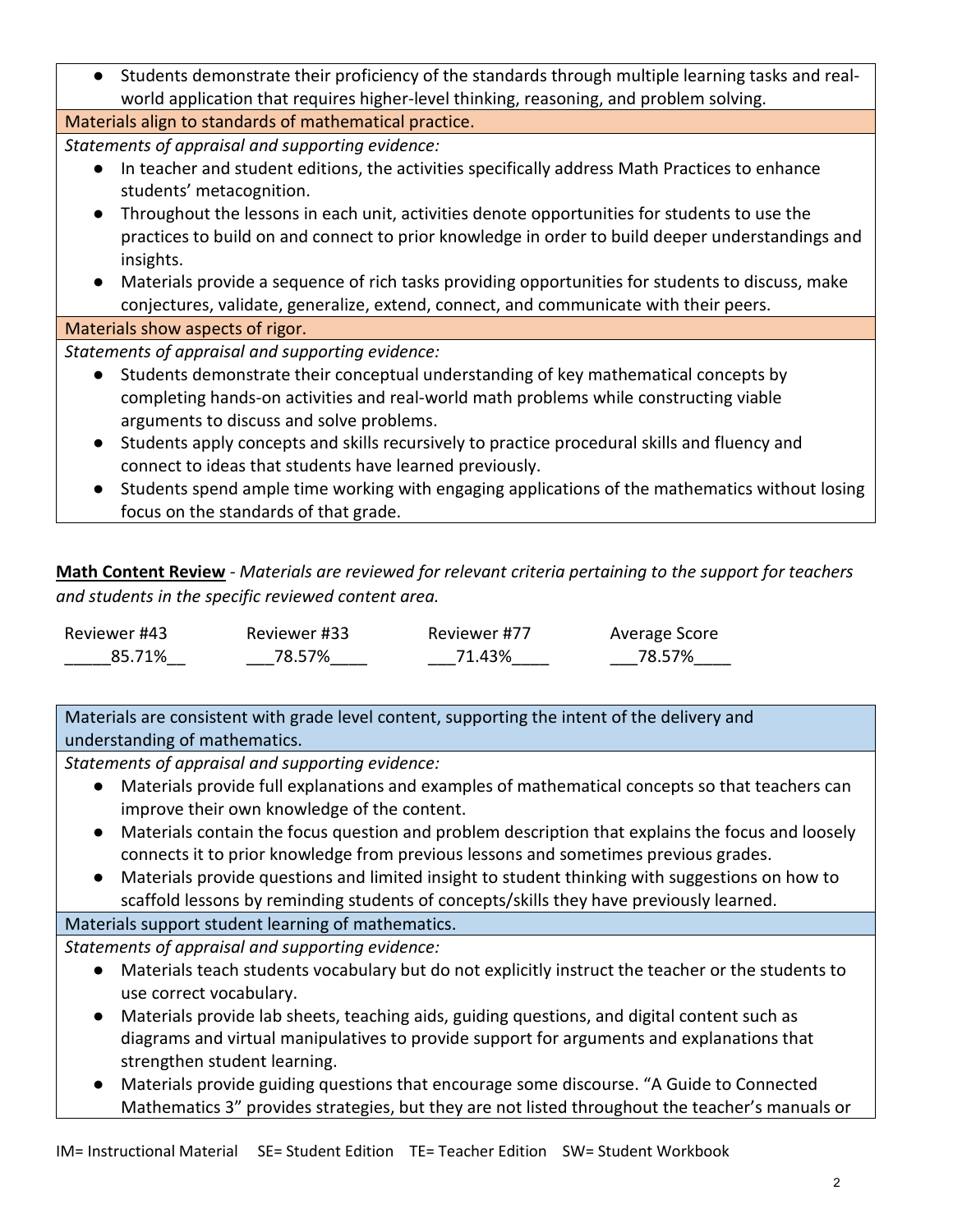embedded within the lesson. The teacher would have to know the strategies and remember to implement them throughout the lessons.

● Materials give strategies for teachers to involve parents/guardians and provide a letter in both Spanish and English at the beginning of each unit stating the goals of the unit and providing support for families.

**All Content Review** - *Materials are reviewed for relevant criteria pertaining to the support for teachers and students in the material regarding the progression of the standards, lesson structure, pacing, assessment, individual learners and cultural relevance.*

| Reviewer #43 | Reviewer #33 | Reviewer #77 | Average |
|--------------|--------------|--------------|---------|
| 96.34%       | 87.20%       | 90.24%       | 91.26%  |

## Materials are consistent with the progressions in the standards.

*Statements of appraisal and supporting evidence:*

- Lessons within the curriculum are designed with progression in the standards.
- Materials show planning charts with daily pacing and 90 minute block pacing.
- Pacing guidelines explain that pacing needs to be steady and not to spend too much time on one problem. Each unit contains pacing schedules for 50-60 minute periods and block scheduling based on field testing. Over the course of a year, the 10 minute difference between a 50 and 60 minute class amounts to about one unit and if districts devote time for mandated tests, this can shorten teaching by 1 to 2 months.
- Provides planning charts with various activities, hands-on activities, checkups, quizzes, and teaching aids.
- Provides guidance to explicitly connect to concepts learned previously from earlier grades.

Materials foster coherence through connections at a single grade, where appropriate and required by the standards.

*Statements of appraisal and supporting evidence:*

- Lessons are designed to provide for essential understanding of the topic being studied and to satisfy the grade level standards.
- Materials show goals and standards that align with CCSS for each lesson and how they naturally connect to one another.
- Investigations include the following key elements to foster coherence: problems, applicationsconnections-extensions, mathematical reflections, and mathematical practices reflection.
- Each investigation builds toward the mathematical goals of the unit.

### Materials are well designed and take into account effective lesson structure and pacing. *Statements of appraisal and supporting evidence:*

- - Each lesson within the investigations provides planning resources for teachers.
	- Each lesson has teacher notes for engaging in the lesson.
	- Materials provide suggested guiding questions, grouping strategies, strategies for differentiation, and questions to encourage mathematical discourse.
	- Materials provide explanations of approaches and research-based strategies.
	- Materials provide strategies for teachers to identify and address common student errors/misconceptions.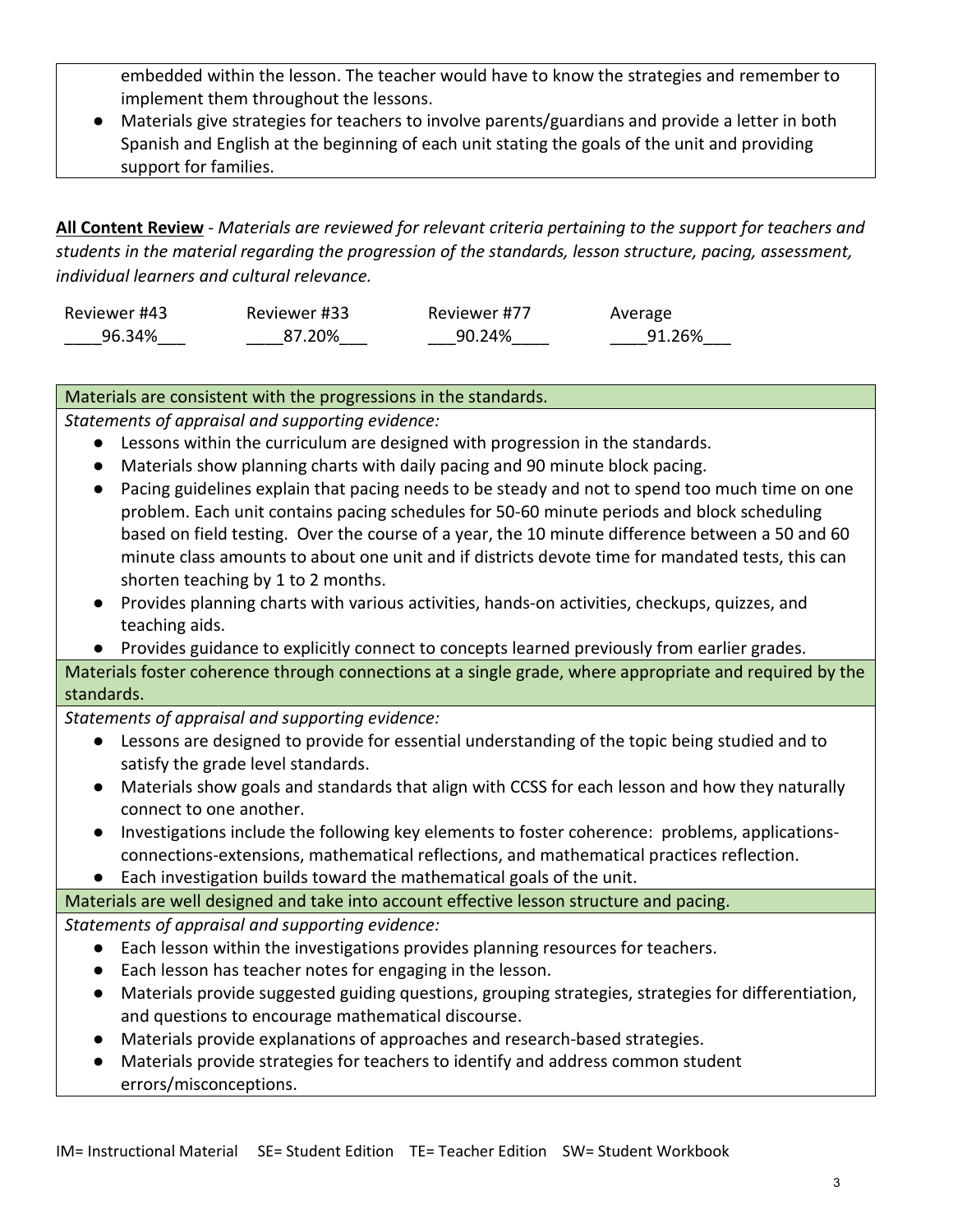● Materials provide for a discussion on prior knowledge before each lesson but there are not clear strategies for collecting and evaluating students' prior knowledge, making it difficult for a new teacher.

# Materials offer teachers resources and tools to collect ongoing data about student progress on the standards.

*Statements of appraisal and supporting evidence:*

- Additional practice is available online.
- Materials clearly show which standards are addressed in each lesson.
- Rubrics are available to use as a guideline; they are vague, but do show sample strategies in the answer key.
- Materials provide multiple types of formative and summative assessments including performance-based tasks, questions, and projects that are embedded into the content materials and assess learning targets.
- Materials provide opportunity for students to reflect on their learning at the end of each Investigation.

## Materials give all students extensive opportunities and support to explore key concepts.

*Statements of appraisal and supporting evidence:*

- Additional practice is available for teachers to provide to students who need more practice.
- Materials provide strategies to help the teacher connect prior knowledge, ask questions to check for understanding, and suggestions on how to differentiate.
- Materials provide specific strategies for special needs, gifted and ELLs.
- Materials provide support specifically for ELL students with various strategies to support regular participation.
- Materials provide opportunities for students to investigate content beyond the lesson.
- Materials provide a limited number of illustrations but they are a balanced portrayal of various demographic and personal characteristics.
- Materials provide a glossary with English and Spanish definitions but do not otherwise encourage students to draw upon their home language or culture.

Materials support effective use of technology to enhance student learning. Digital materials are accessible and available in multiple platforms.

*Statements of appraisal and supporting evidence:*

- Online resources allow teachers to assign work to students.
- Materials are web-based and compatible with multiple internet browsers and can be used with mobile devices.
- Materials provide a rich collection of assessment tools and strategies for promoting rich classroom discourse, monitoring and assessing students' understanding and reasoning during class, and paper and pencil assessments.
- Materials integrate videos to launch lessons, integrating digital assignments and virtual manipulatives.

# Materials can be easily customized for individual learners.

*Statements of appraisal and supporting evidence:*

- Materials include opportunities for the teacher to upload files, add links, and customize tests.
- Materials are organized in units around themes/topics.
- Provides a website where teachers can get professional development, sign up for conferences and workshops, ask for teacher support, and encourages collaboration through social media.

Materials take into account cultural perspectives.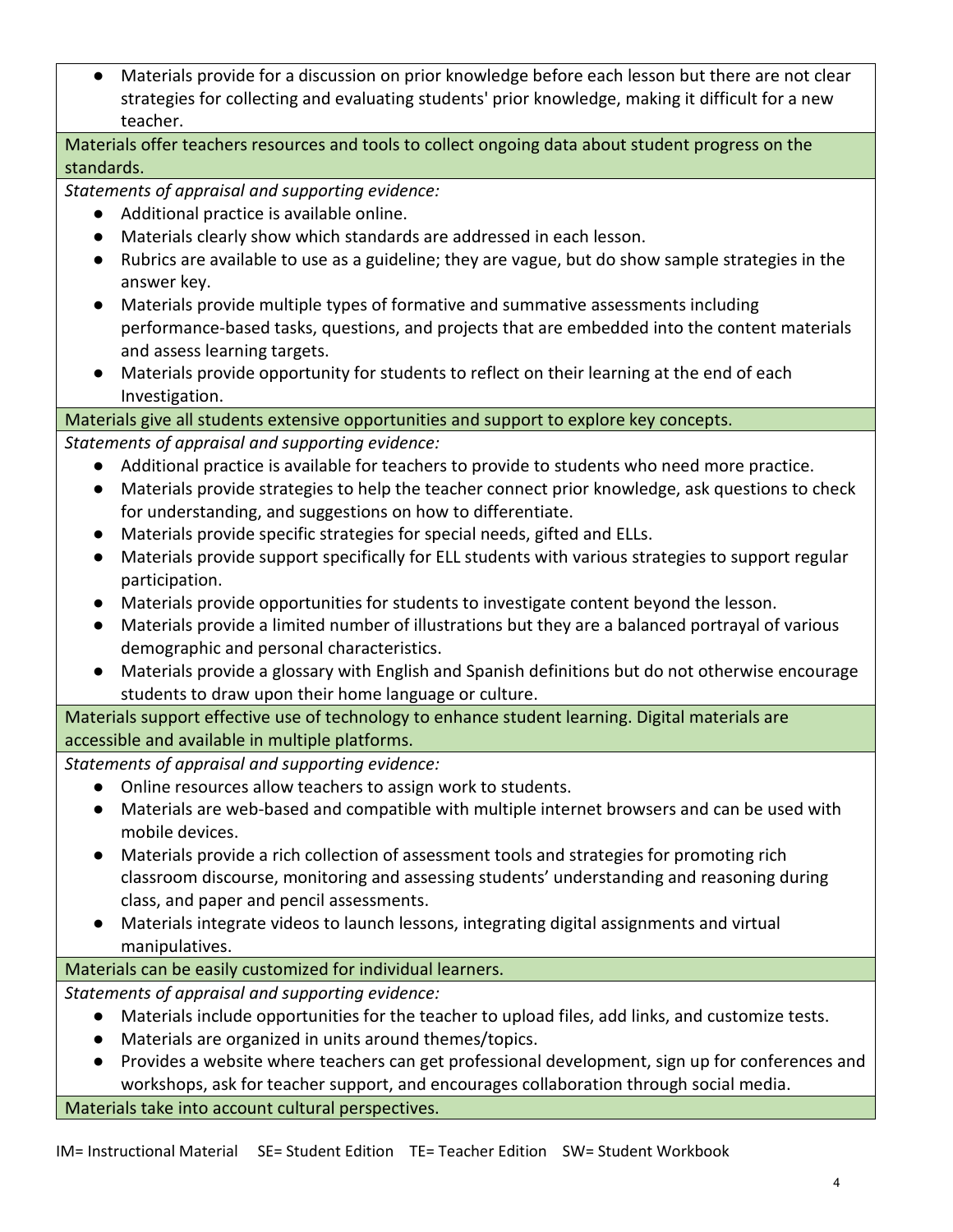*Statements of appraisal and supporting evidence:*

- There was some reference to different cultures in the characters that were used in the books.
- The Glossary and Unit Letters are offered both in English and Spanish but the materials do not offer other languages.
- Materials encourage creating a classroom environment that builds on diverse experiences through ELL strategies.
- Materials promote student engagement by exploring mathematical concepts and related skills and procedures to help students develop strategies and conceptual understanding.

**Reviewer Professional Summation** - *These materials are reviewed by Level II and Level III educators from across New Mexico. The reviewers have brought their knowledge, experience and expertise into the review of these materials. They offer here their individual summary of the material as a whole.* 

## Reviewer #43 background and experience:

*Professional summary of material:*

Reviewer #33 background and experience:

Level II Educator K-8 and 7-12 Secondary Licensure with endorsements in Social Studies and Math for both licenses. I have 4 Master Degrees. I have a Master of Arts in Sociology from NMSU, Master of Education: Secondary Education from ENMU, Master of Arts in Teaching from ENMU, and a Master of Arts in Education: Curriculum and Instruction from NMSU. Also have a Bachelor of Business: Minor in Finance and Management from NMSU. Previous Middle School 8th grade Math teacher for 2 year. Current High School Math Teacher and Math Department Head for 5 years. I am currently pursuing my National Board Certification in Mathematics: Early Adolescents.

*Professional summary of material:*

Students and teachers have access to the grade level curriculum in digital or in print. The teachers edition provides a suggested instructional phases section at the beginning of the unit of study. A planning chart is available for teachers to use to get an overview of the materials. A block pacing chart is also included. Students have access to digital math tools and activities at the accompanying website for additional practice. Mathematical Highlights is a section provided for students to track their progress through a unit with "student friendly" goals that preview the unit. At the end of each investigation, students are presented with mathematical reflections that provide for deeper conceptual understanding. The curriculum provides for various assessment opportunities through the investigations. The curriculum provides embedded strategies and pedagogical strategies for engaging and providing learning opportunities for all students in the classroom.

Reviewer #77 background and experience:

I am a Level 3 teacher and hold a dual license in Early Childhood and K-8 Elementary Education with National Board Certification in Literacy. I am certified in ESL and working on my gifted certification. I have taught in a variety of settings including full inclusion, multi-grade level, special education gifted, and single grade level content specific classrooms. I am currently teaching middle school science but have taught gifted ELA and elementary grades K through 4 and have served as SAT and Grade Level Chair. I am a certified support provider for National Board Candidates wishing to achieve National Board Certification.

*Professional summary of material:*

This curriculum addresses the standards for the grade level and provides an ample amount of real-world math application problems. The digital aspect of the program provides digital tools for students to use and manipulate during lessons, teacher support and resources, and numerous assessment opportunities.

IM= Instructional Material SE= Student Edition TE= Teacher Edition SW= Student Workbook